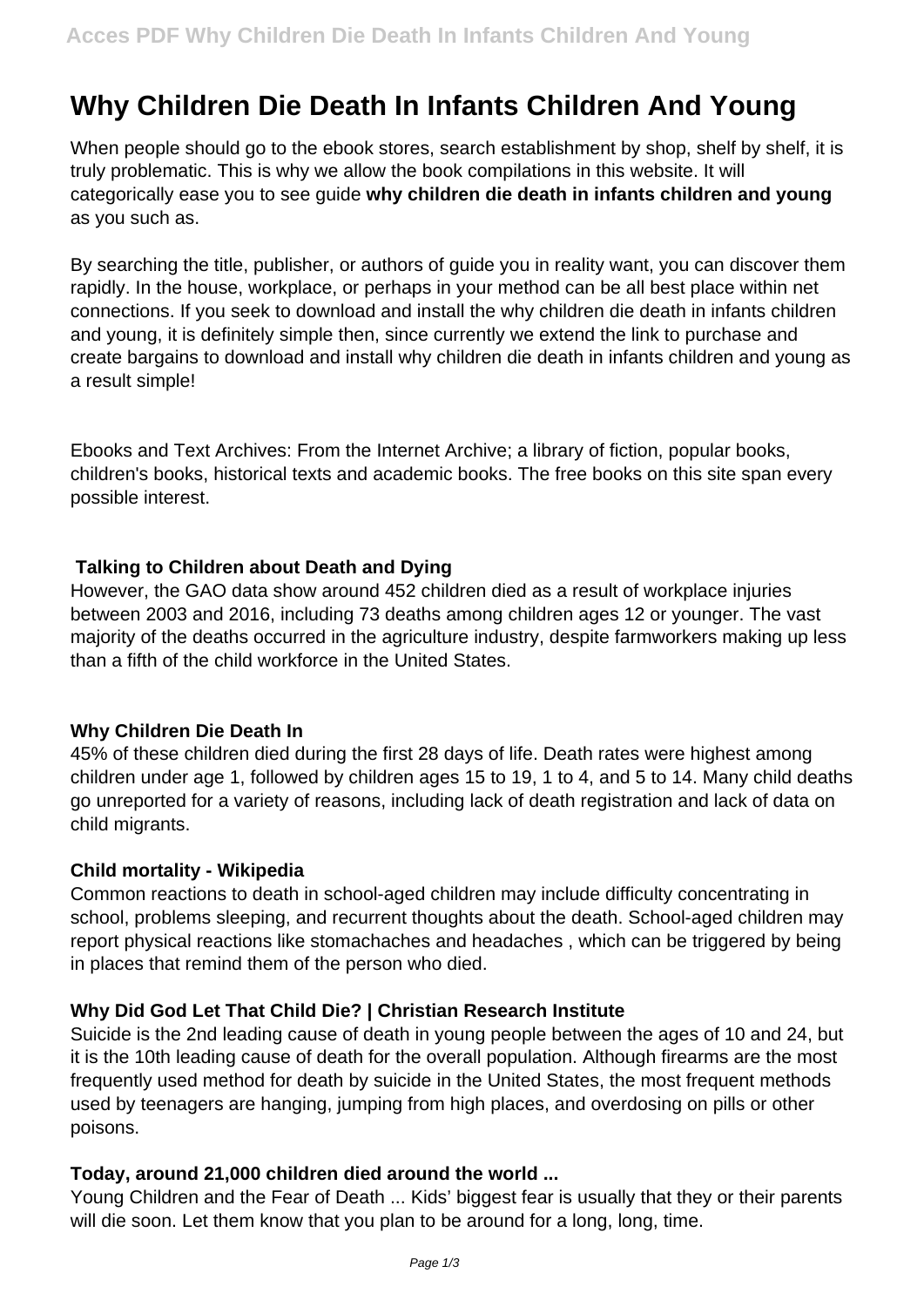## **How to Help Children Overcome the Fear of Death**

Death is very much a part of our lives on many different levels. We may be surprised at how aware children already are about death. They see dead insects, dead birds and animals on the road or a family pet may have died. Children read about death in their fairy tales, watch it in cartoons and even role-play death in school plays.

## **Why Does God's Creation Include Death and Suffering ...**

Xavier Usanga, seven, was killed outside his home – and as one of 13 children fatally shot in St Louis, Missouri, in six months, his story is grimly familiar

## **Young Children and the Fear of Death | Psychology Today**

At least seven children are known to have died in immigration custody since last year, after almost a decade in which no child reportedly died while in the custody of U.S. Customs and Border ...

## **How to Talk to Kids About Death - Child Development Institute**

Some 21,000 children die every day around the world.. That is equivalent to: 1 child dying every 4 seconds; 14 children dying every minute; A 2011 Libya conflict-scale death toll every day; A 2010 Haiti earthquake occurring every 10 days

## **Why are migrant children dying in U.S. custody?**

Six migrant children — five from Guatemala and one from El Salvador — have died in federal custody since September. Most of the children died after becoming ill in Border Patrol's crowded ...

# **The Do's and Don'ts of Talking with a Child about Death ...**

Why do kids start asking about death in preschool? Preschool is the age of "why" in general, said Dr. Lauren Knickerbocker, Ph.D., a child psychologist at N.Y.U. Langone's Child Study Center ...

# **The 10 leading causes of death for US children, charted ...**

Why Fear of Death Is Primal Fear . The fear of death is common for children around the ages of 6 or 7. ? ? Researchers believe that children view death without all the trappings, religious beliefs, or defense mechanisms that adults have. Instead, children see death as a terrifying state of nothingness, and they don't necessarily understand ...

# **Child Survival Fact Sheet: Water and Sanitation | Press ...**

Parenting tips to help grieving children. Though it's an inevitable part of life, talking about death to children is hard to do. Here are some do's and don'ts to help the grieving process.

# **Why are so many black children being shot dead in one US ...**

For children, the chances of survival dwindle in the absence of these essentials. Every day, 6,000 children die of water-related diseases.Young children are the first to get sick and die from waterborne and sanitation-related illnesses—including diarrhoeal diseases and malaria. The costs of inaction

# **Why Do 4-Year-Olds Love Talking About Death? - The New ...**

On average, 12,175 children 0 to 19 years of age died each year in the United States from an unintentional injury. Males had higher injury death rates than females. The death rate for males was almost two times the rate for females, and males had a higher injury death rate compared